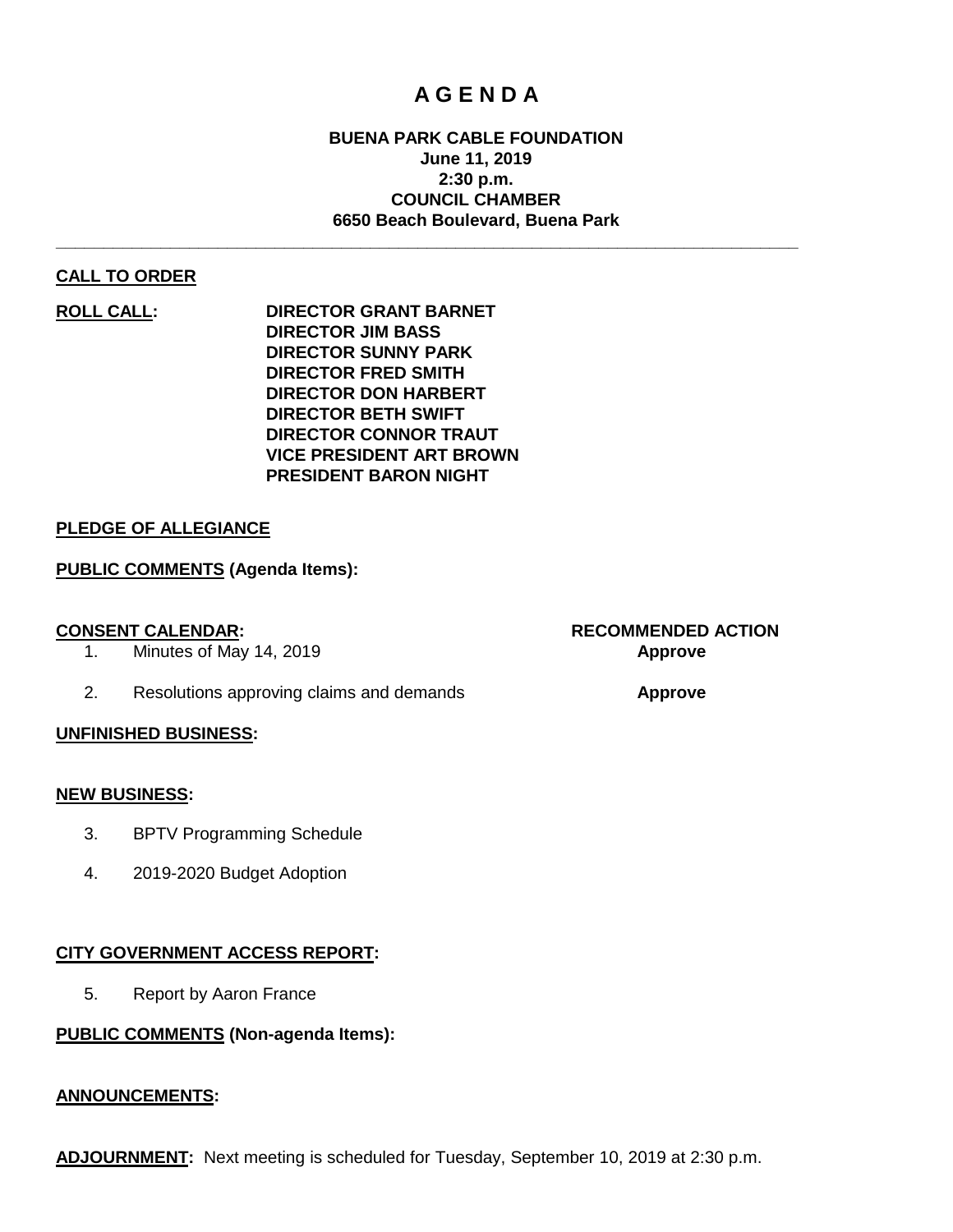#### **BUENA PARK CABLE FOUNDATION MINUTES OF MEETING May 14, 2019**

President Baron Night called the Buena Park Cable Foundation Meeting of May 14, 2019 to order at 2:31 p.m. in the Council Chamber, 6650 Beach Boulevard, Buena Park, California.

PRESENT: Barnet, Bass, Park (entered at 2:36 p.m.), Smith, Harbert (departed at 2:49 p.m.), Swift, Traut, Brown (entered at 2:49 p.m.) and Night

ABSENT: None

#### **ALSO PRESENT:**

Aaron France, Assistant City Manager, Jane Lim, Accounting Technician and Lizzette Sandate, Executive Assistant.

#### **PLEDGE OF ALLEGIANCE**

Director Grant Barnet led the Pledge of Allegiance to the flag.

#### **PUBLIC COMMENTS (Agenda Items):**

There were no public comments.

#### **CONSENT CALENDAR:**

**MINUTES OF April 9, 2019**

#### **RESOLUTIONS APPROVING CLAIMS AND DEMANDS**

MOTION: Smith/Barnet to APPROVE the Consent Calendar.<br>AYES: Bass. Swift. Harbert. Traut and Night Bass, Swift, Harbert, Traut and Night NOES: None ABSENT: Park and Brown

#### **UNFINISHED BUSINESS**

There was no unfinished business.

#### **NEW BUSINESS**

#### **Budget Presentation and Sub-Committee Discussion**

Aaron France presented, reviewed, discussed and answered questions regarding the cable foundation budget. Budget to be adopted at the June 11, 2019 meeting.

Aaron France will contact Buena Park High School to find out what kind of TV/Radio/Film programming they are producing, and present to the Board for review and consideration to play in BPTV.

#### **Awards of Scholarships – Recommendation by Scholarship Sub-Committee**

Aaron France announced five individuals were unanimously recommended by the Sub-Committee for the \$2,000 scholarship award. Pending the Board's approval of the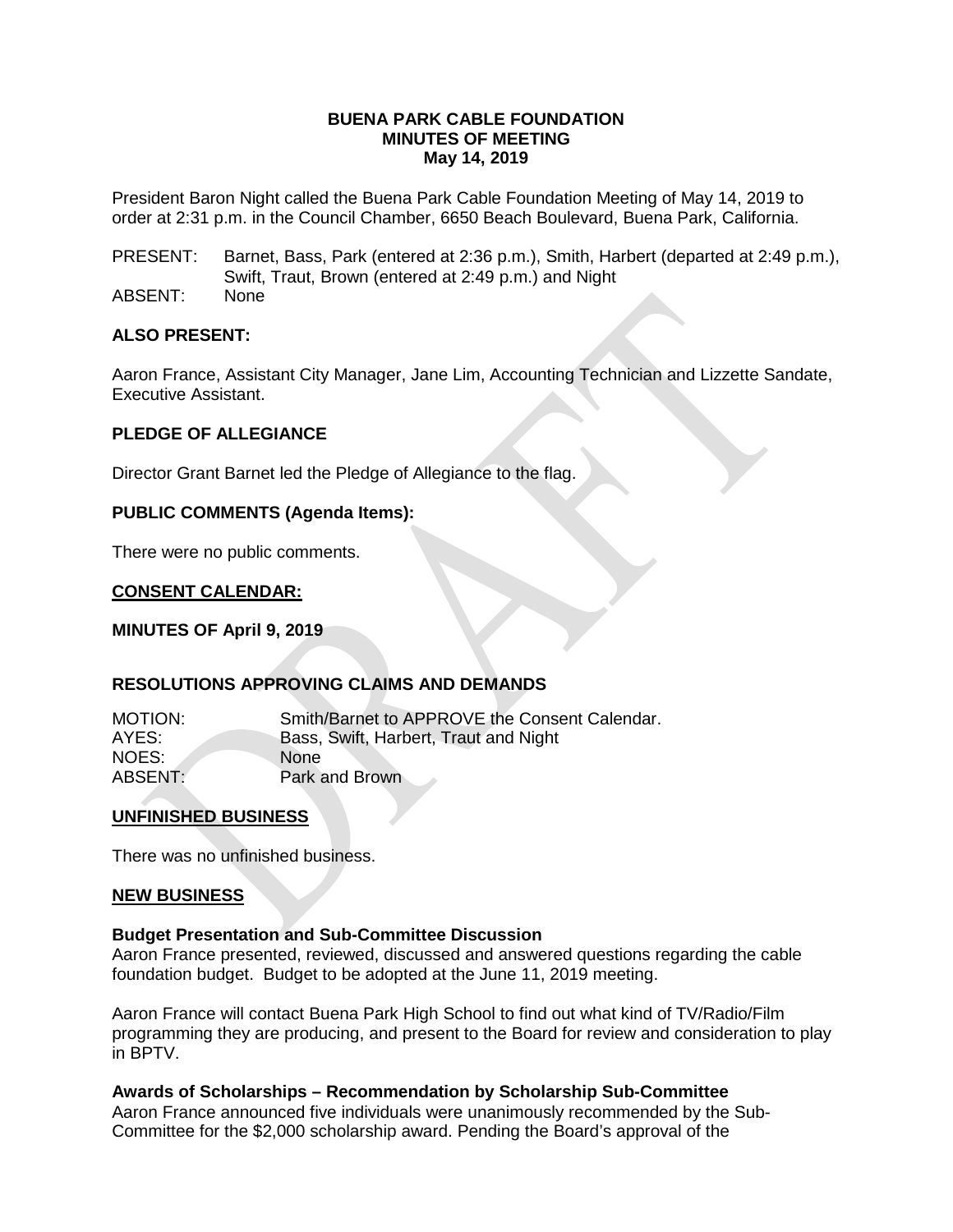BUENA PARK CABLE FOUNDATION May 14, 2019 PAGE 2

recommended individuals, the checks are to be presented at tonight's 5pm City Council meeting.

| MOTION: | Harbert/Park to APPROVE the recommended individuals. |
|---------|------------------------------------------------------|
| AYES:   | Bass, Swift, Harbert, Traut and Night                |
| NOES:   | <b>None</b>                                          |
| ABSENT: | <b>Brown</b>                                         |

#### **Meeting Minutes and Agenda**

Aaron France announced the City Attorney advised that the Cable Foundation post meeting minutes and agendas for accessibility to the public. The Board discussed and decided for the Cable Foundation to create a separate website to use for posting.

| MOTION: | Smith/Trout to follow the City Attorney's advice related to the Brown Act |
|---------|---------------------------------------------------------------------------|
|         | and for City staff to create a website.                                   |
| AYES:   | Bass, Barnet, Swift, Brown and Night                                      |
| NOES:   | <b>None</b>                                                               |
| ABSENT: | <b>Harbert</b>                                                            |

### **CITY GOVERNMENT ACCESS REPORT**

Aaron France reported that BPTV is currently airing the latest edition of What's New in Two, Buena Park Today Spring Edition, Open House promotion, Bridge Church service, the latest Council Meeting and Study Session, Planning Commission meeting, Crime Watch and PSA from Orange County Vector Control and Mosquito Control District.

Aaron France announced that Producer Kevin Ohler has been filling in for Mark Cloud. The Board approved for Kevin Ohler to continue videotaping and producing Crime Watch in Mark Cloud's absence.

Aaron France reported that the Programming Subcommittee met yesterday and discussed having a 4-6 hour consistent programming. The time blocks with specific shows will be provided to the Board members for feedback at the June11, 2019 meeting.

### **PUBLIC COMMENTS (Non-agenda Items):**

There were no public comments.

### **ANNOUNCEMENTS**

There were no public comments.

#### **ADJOURNMENT**

There being no further business, the meeting was adjourned at 2:56 p.m. The next meeting is scheduled for June 11, 2019 at 2:30 p.m.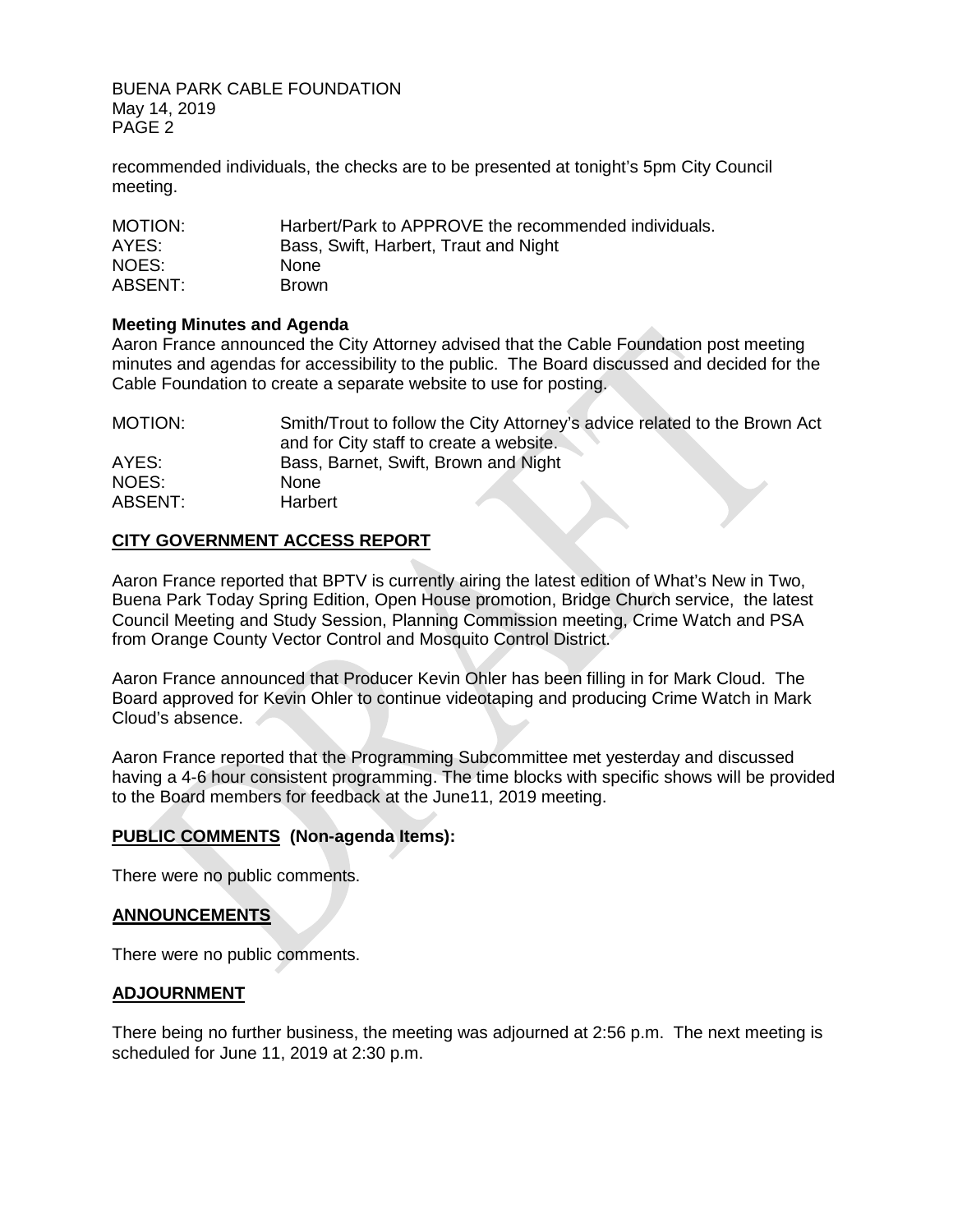BUENA PARK CABLE FOUNDATION May 14, 2019 PAGE 3

**ATTEST:**

Lizzette Sandate, Exec. Asst.

Baron Night, President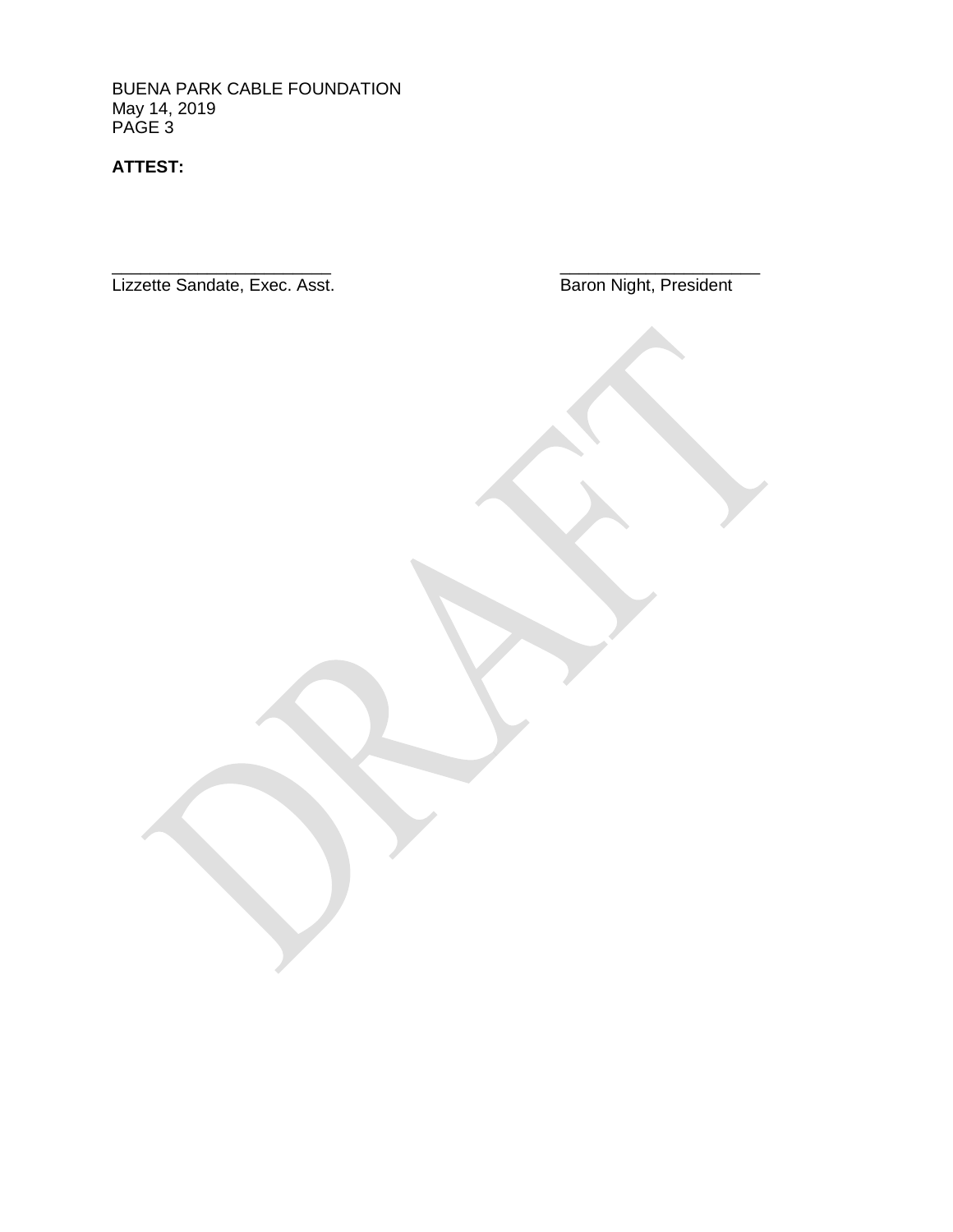#### **BUENA PARK FOUNDATION Income Statement May 31, 2019**

|                 |                                         |                  | <b>Current Year</b>       |                                   |               |              |               | <b>Prior Year</b> |
|-----------------|-----------------------------------------|------------------|---------------------------|-----------------------------------|---------------|--------------|---------------|-------------------|
|                 |                                         |                  | Actual<br>Variance-       |                                   |               |              | Actual        |                   |
|                 |                                         |                  |                           | <b>Period Ending</b><br>Favorable |               |              | Period Ending |                   |
|                 |                                         | <b>Budget</b>    |                           | May 31, 2019                      | (Unfavorable) |              | June 30, 2018 |                   |
|                 |                                         |                  |                           |                                   |               |              |               |                   |
| <b>REVENUES</b> |                                         |                  |                           |                                   |               |              |               |                   |
|                 | 3410 Investment Income                  | \$<br>50.00      | \$                        | 5.72                              | \$            | (44.28)      | $\sqrt[6]{3}$ | 4.63              |
|                 | 3900 Miscellaneous Revenue              |                  |                           |                                   |               |              |               |                   |
|                 | 3951 Contribution from Time Warner/AT&T | 100,000.00       |                           | 82,545.44                         |               | (17, 454.56) |               | 107,625.79        |
|                 | <b>Total Revenues</b>                   | \$<br>100,050.00 | $\boldsymbol{\mathsf{S}}$ | 82,551.16                         | \$            | (17, 498.84) | $\frac{1}{2}$ | 107,630.42        |
|                 | <b>EXPENDITURES</b>                     |                  |                           |                                   |               |              |               |                   |
|                 | 5214 Taxes and Fees                     | 100.00           |                           | 80.00                             |               | 20.00        |               | 61.00             |
|                 | 5219 Time Warner Video Services         | 1,000.00         |                           | 830.60                            |               | 169.40       |               | 1,151.27          |
|                 | 5220 Government Access/City             | 55,645.00        |                           | 53,040.08                         |               | 2,604.92     |               | 73,848.44         |
|                 | 5221 Government Access/Council          | 9,000.00         |                           | 7,020.00                          |               | 1,980.00     |               | 6,077.50          |
|                 | 5223 Ministerial Series                 | 1,925.00         |                           | 1,925.00                          |               |              |               | 550.00            |
|                 | 5224 Production Grants                  |                  |                           |                                   |               |              |               |                   |
|                 | 5225 Member Salaries                    | 3,000.00         |                           | 3,500.00                          |               | (500.00)     |               | 3,700.00          |
|                 | 5227 Misc Expenses/Add'l Programming    | 125.00           |                           | 125.00                            |               |              |               | 300.00            |
|                 | 5230 Scholarships                       | 10,000.00        |                           | 10,000.00                         |               |              |               | 4,000.00          |
|                 | 5240 Professional Services              | 1,600.00         |                           | 1,637.00                          |               | (37.00)      |               | 1,637.00          |
|                 | 5245 Accounting/Staff Services          | 5,000.00         |                           |                                   |               | 5,000.00     |               | 5,000.00          |
|                 | 5250 Equipment Maintenance              | 1,000.00         |                           |                                   |               | 1,000.00     |               | 151.46            |
|                 | 5260 Equipment Replacement Fund         | 2,000.00         |                           |                                   |               | 2,000.00     |               |                   |
|                 | 5410 Stationery/Supplies                | 100.00           |                           | 22.98                             |               | 77.02        |               | 74.46             |
|                 | 5411 Printing                           | 100.00           |                           |                                   |               | 100.00       |               |                   |
|                 | 5420 Books/Dues/Subscriptions           | 100.00           |                           |                                   |               | 100.00       |               | 108.95            |
|                 | 5430 Postage                            | 100.00           |                           | 55.00                             |               | 45.00        |               | 50.00             |
|                 | 5840 Capital Outlay                     | 1,000.00         |                           | 78.81                             |               | 921.19       |               |                   |
|                 | <b>Total Expenditures</b>               | 91,795.00        |                           | 78,314.47                         |               | 13,480.53    |               | 96,710.08         |
|                 | Revenues Over (Under) Expenditures      | 8,255.00         |                           | 4,236.69                          |               | (4,018.31)   |               | 10,920.34         |
|                 | Fund Balance, Beginning of Period       | 39,321.92        |                           | 39,321.92                         |               |              |               | 28,401.58         |
|                 | Fund Balance, End of Period             | 47,576.92<br>\$  | \$                        | 43,558.61                         | \$            | (4,018.31)   |               | 39,321.92         |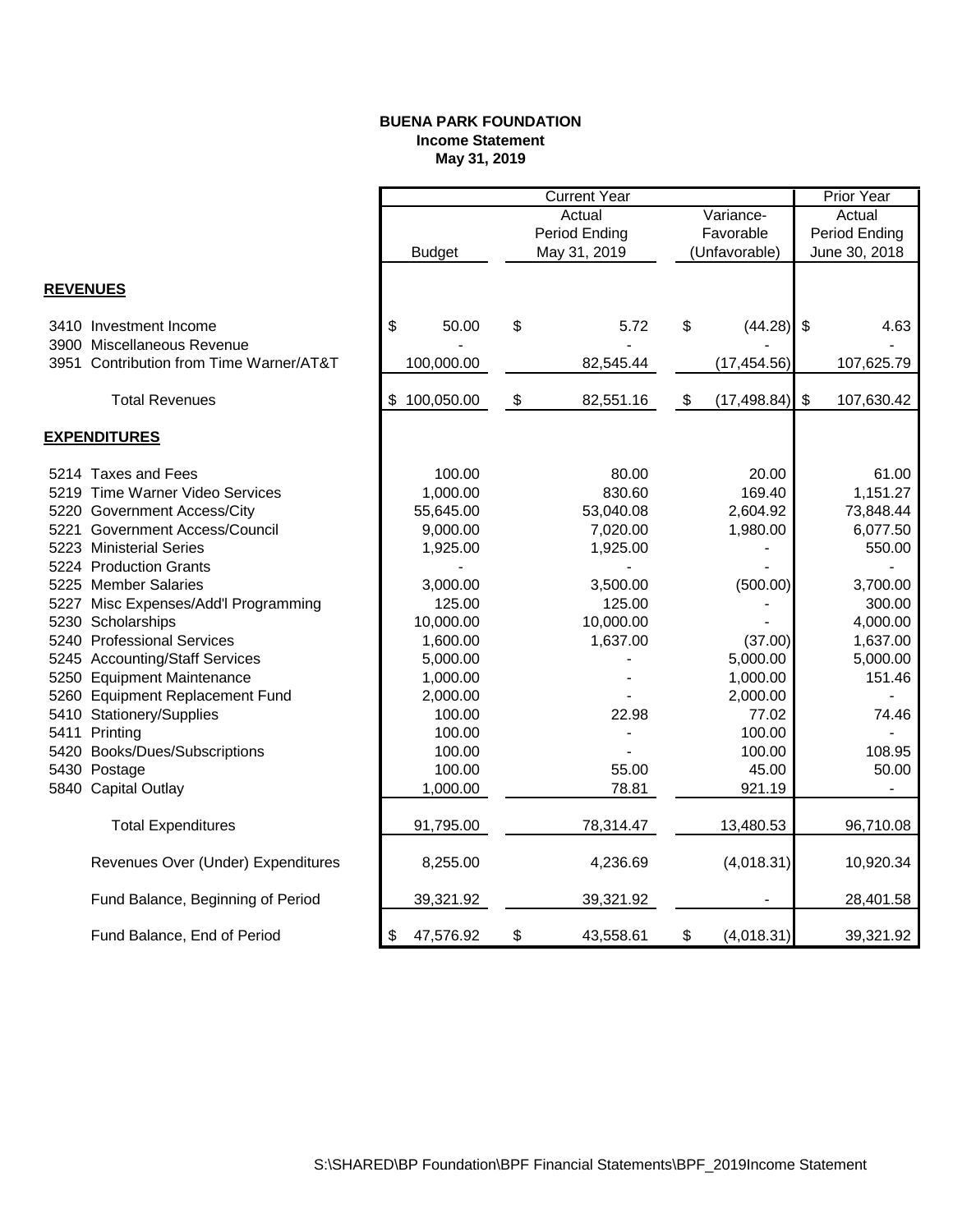| <b>CITY OF BUENA PARK FOUNDATION</b> |                        |                                   |                     |        |           |  |
|--------------------------------------|------------------------|-----------------------------------|---------------------|--------|-----------|--|
| <b>CHECK REGISTER</b>                |                        |                                   |                     |        |           |  |
| For FY 2018-19                       |                        |                                   |                     |        |           |  |
|                                      |                        |                                   |                     |        |           |  |
| Date                                 | Vendor                 | <b>Description</b>                | Invoice #           | Check# | Amount    |  |
| 5/9/2019                             | Emily Grace DePoorter  | <b>BPCF Scholarship</b>           | May-19              | 7198   | 2,000.00  |  |
| 5/9/2019                             | N/A                    | <b>Voided Check</b>               | <b>Voided Check</b> | 7199   |           |  |
| 5/9/2019                             | Laura Rivas            | <b>BPCF Scholarship</b>           | May-19              | 7200   | 2,000.00  |  |
| 5/9/2019                             | Karolina Rivas         | <b>BPCF Scholarship</b>           | May-19              | 7201   | 2,000.00  |  |
| 5/9/2019                             | Kaylen Rose Weiss      | <b>BPCF</b> Scholarship           | $May-19$            | 7202   | 2,000.00  |  |
| 5/9/2019                             | Amanda Mae Ebreo Perez | <b>BPCF Scholarship</b>           | May-19              | 7203   | 2,000.00  |  |
| 5/22/2019                            | <b>Grant Barnet</b>    | BPCF Meeting 05/14/19             | May-2019            | 7204   | 100.00    |  |
| 5/22/2019                            | James Bass             | BPCF Meeting 05/14/19             | May-2019            | 7205   | 100.00    |  |
| 5/22/2019                            | Art Brown              | BPCF Meeting 05/14/19             | May-2019            | 7206   | 100.00    |  |
| 5/22/2019                            | Don Harbert            | BPCF Meeting 05/14/19             | May-2019            | 7207   | 100.00    |  |
| 5/22/2019                            | Baron Night            | BPCF Meeting 05/14/19             | May-2019            | 7208   | 100.00    |  |
| 5/22/2019                            | Sunny Youngsun Park    | BPCF Meeting 05/14/19             | May-2019            | 7209   | 100.00    |  |
| 5/22/2019                            | <b>Fred Smith</b>      | BPCF Meeting 05/14/19             | May-2019            | 7210   | 100.00    |  |
| 5/22/2019                            | Connor Traut           | BPCF Meeting 05/14/19             | May-2019            | 7211   | 100.00    |  |
| 5/22/2019                            | N/A                    | Voided Check                      | <b>Voided Check</b> | 7212   |           |  |
| 5/22/2019                            | Jane Cameron           | April/May Crime Watch             | B1819-0518          | 7213   | 400.00    |  |
| 5/22/2019                            | Kari Kessinger         | WNIT 05/07/19, 05/14/19 EP. 1 & 2 | 113                 | 7214   | 300.00    |  |
| 5/22/2019                            | Kevin Ohler            | Video Shoot/Edit                  | 052019              | 7215   | 1,800.00  |  |
|                                      |                        |                                   |                     |        |           |  |
|                                      |                        |                                   |                     |        |           |  |
|                                      |                        |                                   |                     |        |           |  |
|                                      |                        |                                   | May. 2019 Total     |        | 13,300.00 |  |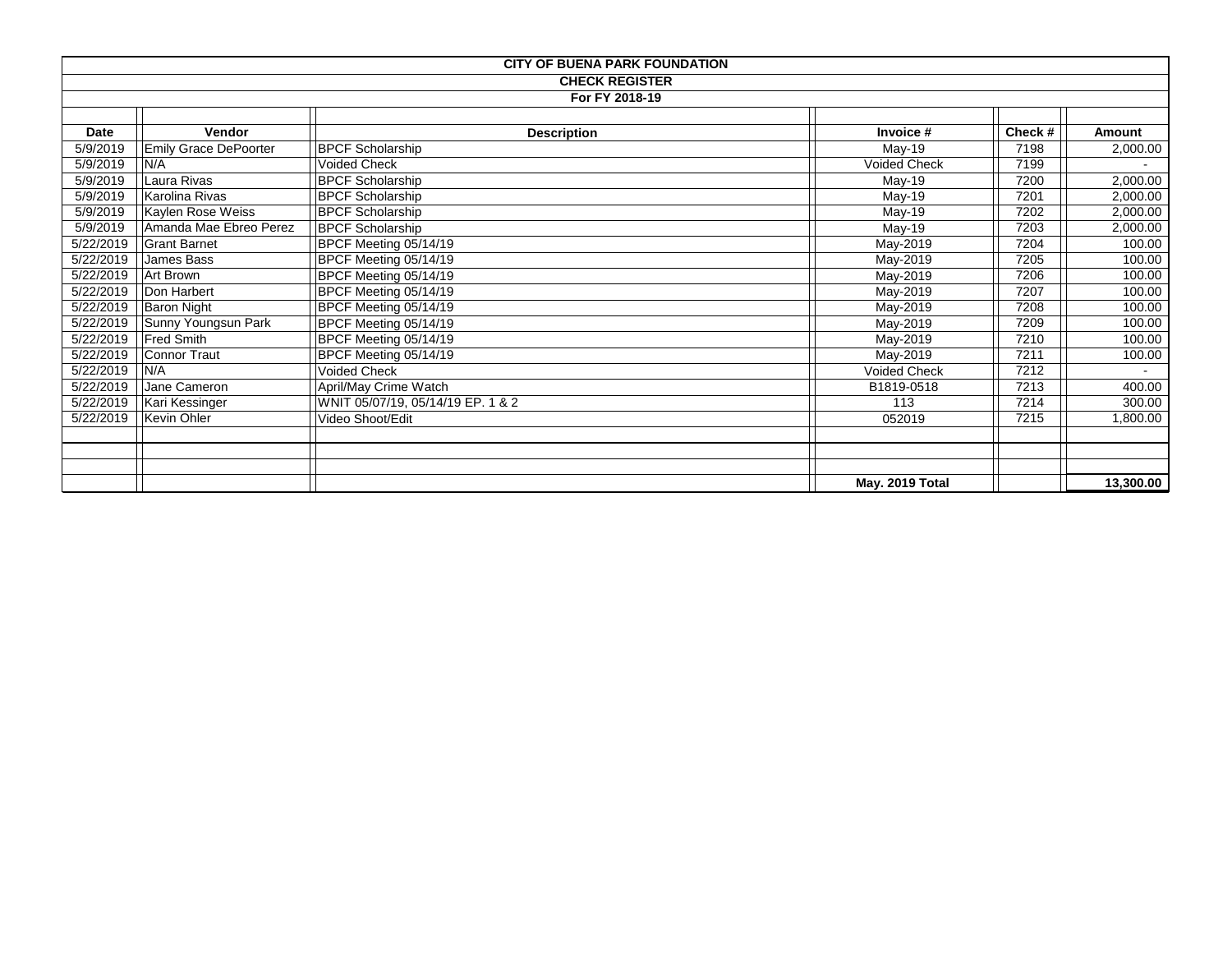# **BUDGET OVERVIEW**

## **BUENA PARK CABLE FOUNDATION** BUDGET BALANCES, EXPENDITURES AND PROPOSALS

Fiscal Year 2018-19

Fiscal Year 2019-20

| <b>Ending Balance</b>                          |               | Projected Balance                  |               |
|------------------------------------------------|---------------|------------------------------------|---------------|
| 6/30/18                                        | \$39,322      | 6/30/19                            | \$46,027      |
| Income for                                     |               | Projected Income                   |               |
| 12 months<br>(Estimated)                       | $+$ \$100,000 | for 12 months                      | $+$ \$100,000 |
| Estimated                                      |               | Proposed                           |               |
| Expenditures                                   | $-$ \$93,295  | Expenditures                       | $-$100,220$   |
| <b>Ending Balance</b><br>$6/30/19$ (Estimated) | \$46,027      | <b>Proposed Balance</b><br>6/30/20 | \$45,807      |